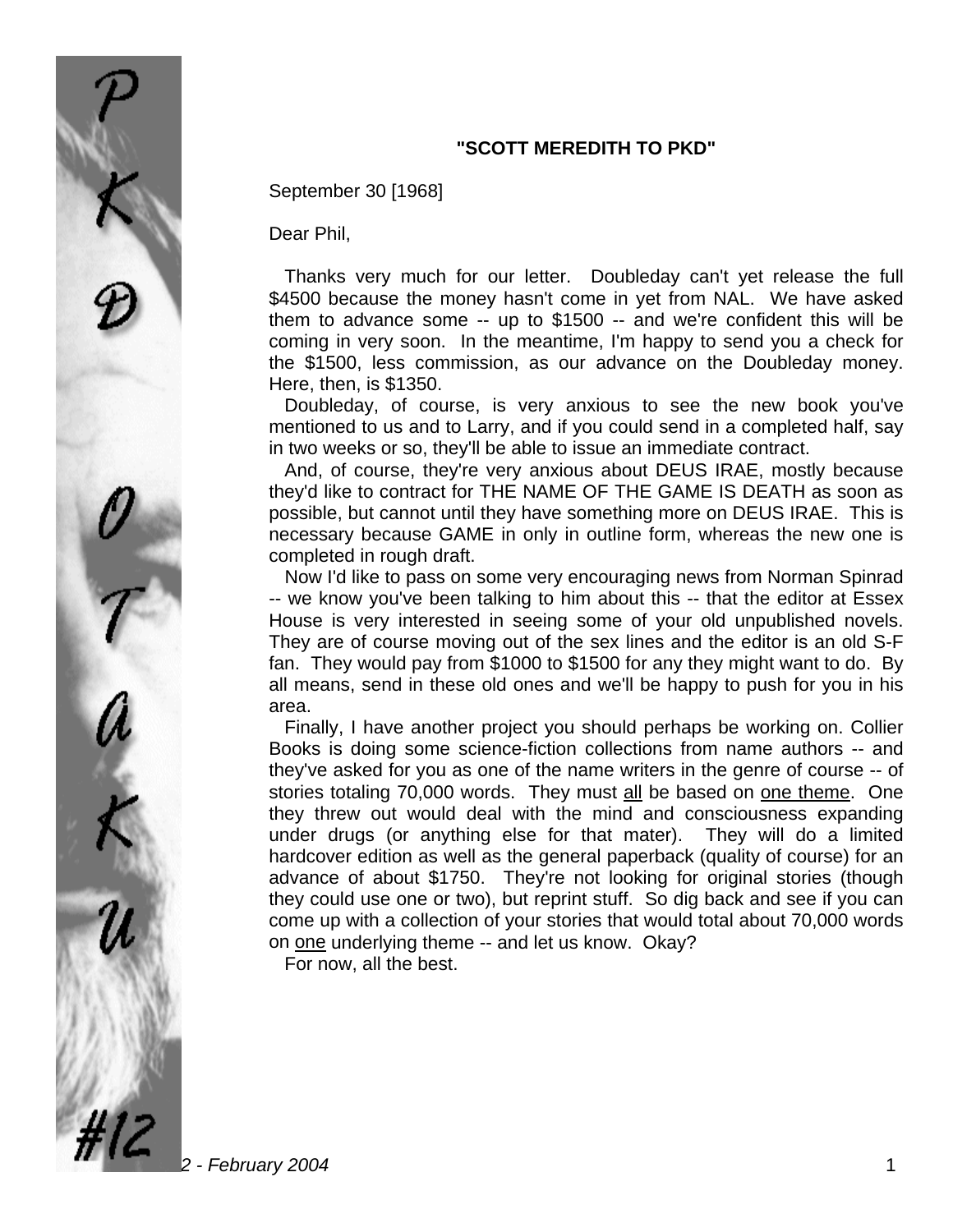## **A Question of Chronology: 1955 – 1958 By Lord RC, Dec 2003**

 In a letter to Anthony Boucher, editor at F&SF, in June 1957 Philip K. Dick states that he had "stopped writing short stuff for magazine publication back in May of '55..." The reception at the Scott Meredith Literary Agency of his short story "The Unreconstructed M" on June 2, 1955 seems to confirm this.

 But in 1958 we note the reception of three more short stories by the SMLA. These were: "Recall Mechanism", "Explorers We" and "War Game." On the face of it there is nothing wrong with this accepted chronology but when we look more closely at what is known about the publishing history of these three stories we note a couple of anomalies that cast doubt on the origin of two of them and by inference doubt on the third.

 To me it is necessary to sort out the chronology of four stories: "The Unreconstructed M", "Recall Mechanism", "Explorers We" and "War Game." I see this as important because there is a gap of some five years' uncertainty involved in the dating of these stories. These stories could have been written as early as 1953 or as late as 1958.

 To figure out the likely actual composition dates we must take the evidence of these stories singly and then all together and put them in the context of what PKD was writing in this period.

 We start with "The Unreconstructed M" and note that the manuscript for this story arrived at the SMLA on June 2, 1955. To support this date we have the above-mentioned letter he sent to Tony Boucher on June 3, 1957 in which he states "I have ceased to write either s.f. or fantasy, Tony; I stopped writing short stuff for magazine publication back in May of '55." This then would solidify the composition date for "The Unreconstructed M" as no later than May 1955.

 The next story, "Recall Mechanism" reached the SMLA on May 2, 1958. But was it actually written shortly before that date as one might assume? Or was it written much earlier in 1955?

 We have two reasons for saying that the story was probably written in the earlier time frame. First is a letter from PKD to Bill Hamlin, editor at *Imagination*, dated Sep 2, 1955 in which PKD refuses to do a rewrite of "Recall Mechanism". The second reason is more subjective and relies on another of our stories assigned to 1958 -- "Explorers We" -- and the uncertainty around its dating.

 "Explorers We" reached the SMLA on May 6, 1958. However, there is evidence that it was written much earlier. In a letter to Tony Boucher, editor at *F&SF* dated April 8, 1954 PKD explicitly refers to this story "late in September of last year..." [1953].

 Taking these two cases together: "Recall Mechanism" and "Explorers We" and the doubt thrown on their 1958 ascription by these letters, then we find that if we assign their composition back to 1955 or earlier we have a stark anomaly in the chronology.

 The short story "War Game" now stands out singly and sharply as the only remaining short story assigned to 1958. It nestles in its singularity amidst manuscripts of several novels including NICHOLAS AND THE HIGS, TIME OUT OF JOINT and IN MILTON LUMKY TERRITORY. Now although the SMLA records delivery of "War Game' on Oct 31, 1958 would PKD drop his straight novel aspirations to suddenly revert to an earlier time and crank out a short science fiction story?

 I think not. And when "War Game" is shorn of its 1958 bolster of "Recall Mechanism" and "Explorers We" and we take in PKD's statement that he stopped writing short fiction in May 1955 we can reasonably assign "War Game" to 1955 or earlier.

 But, why then, if these three stories were written earlier, is their reception dates at the SMLA recorded in 1958?

 The answer to this perhaps lies in the two letters mentioned above: "Recall Mechanism" due to Bill Hamlin wanting a rewrite and PKD not wanting to do it probably laid around the Agency or Dick's abode and just sort of got forgotten. And "Explorers We", also needing a rewrite, seems to have got lost in the shuffle between the Agency, Dick and F&SF.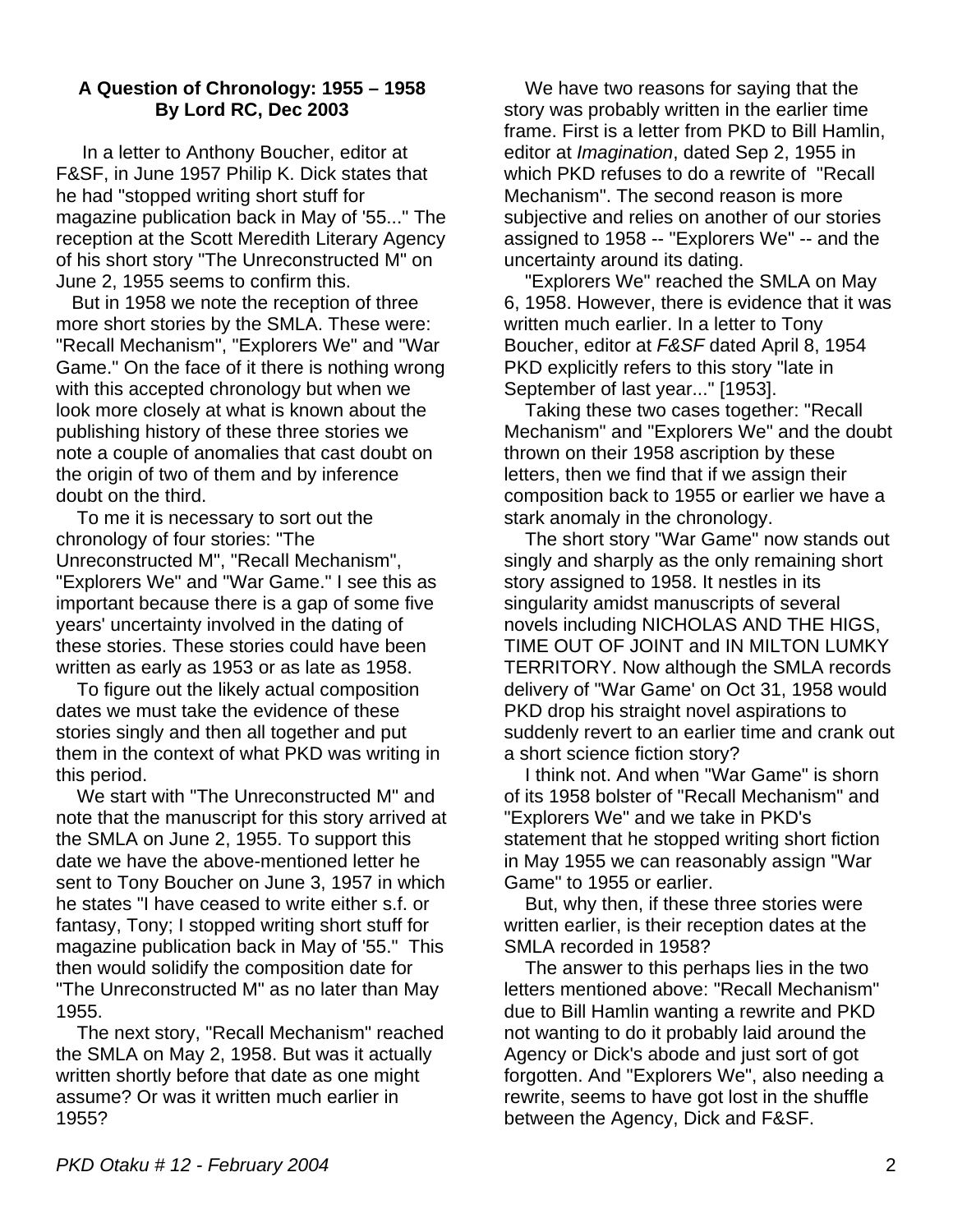With no earlier reference to "War Game" than 1958 we assume that sometime in early 1958 PKD went through his files or instructed the Agency to go through theirs to search for any unsold short stories. The four that showed up were "The Unreconstructed M", "Recall Mechanism", "Explorers We" and "War Game."

 So, then, in light of this analysis we'll put these stories into our composition chronology at different dates than the accepted ones. Thus:

"Null-O", received at the SMLA on Aug 31, 1953

"Explorers We", referred in letter to Sep 1953 "To Serve The Master", received at the SMLA on Oct 21, 1953

... Five novels, many short stories

"The Minority Report", received at SMLA on Dec 22, 1954

"War Game", indeterminate, received at SMLA Oct 31, 1958

"Recall Mechanism", before Sep 1955 [before May 1955?]

"The Unreconstructed M", received at the SMLA on June 2, 1955

 This ordering leaves the year 1958 with no short stories written and PKD working on his straight novels with a sporadic effort to get his old short stories published. It is then not until 1963 that PKD returned to writing short stories. "If There Were No Benny Cemoli" was the first of this series.

### **NOTES**

PKD to Tony Boucher, June 3, 1957

*PKD Otaku # 12 - February 2004* 3 Tiresome as all this is, there's worse to come. I have ceased to write either s.f. or fantasy, Tony; I stopped writing short stuff for magazine publication back in May of '55; since then I've done only novels, both s.f. and what I call straight contemporary serious quality fiction about non-myth type people, and in the last year it's been just the latter, the non-s.f. I have five of these novels in circulation (...) We damn near sold one of them (called MARY

AND THE GIANT). In fact we had an oral okay over the phone from the editor-in-chief of a reputable hardcover house. They held the MS for six months and then -- as I stood waiting for the contracts, still keeping faith at my end - they returned the MS with a short note. Personally, I believe they couldn't get a prepublication softcover house to go along with the book to underwrite their costs.

PKD to Bill Hamling, *Editor Imagination*, Sep 2, 1955

 My agent Scott Meredith has relayed to me your request for a rewrite on my story RECALL MECHANISM.

 The story is a good one, and I am proud of it. When a rewrite improves the story I'm glad to perform it. I welcome suggestions that help a story. In this case, however, the rewrite would turn a good yarn into a cornball nothing.

 With great pride, and a sense of my responsibility to writers in general, to my own ethics, and to science-fiction readers, I refuse.

 I have informed Scott, and I assume he'll be looking for the MS back.

PKD to Tony Boucher, Apr 8, 1954

 I'm sorry to keep bothering you with phone call and letter, but I understand that Scott Meredith is going to write to you about "Explorers We" and I wanted to get hold of you first.

 As you recall, late in September of last year you wrote to me, expressing an interest in that story, and suggesting changes. I made changes and mailed them back within the week; during the first part of October. Since then I haven't heard hide nor hair from you, but I understand that you are officially away, these days, so I have been happy to wait. However, now I'm getting worried. Maybe there was a slip-up and you didn't receive my rewrite. Or something.

 In any case, if you want another rewrite, etc, etc. let me know and I will produce. It may be that the time travel angle didn't convince you, in which case I'm sure another resolution can be found. Okay? Thanks a lot ... and maybe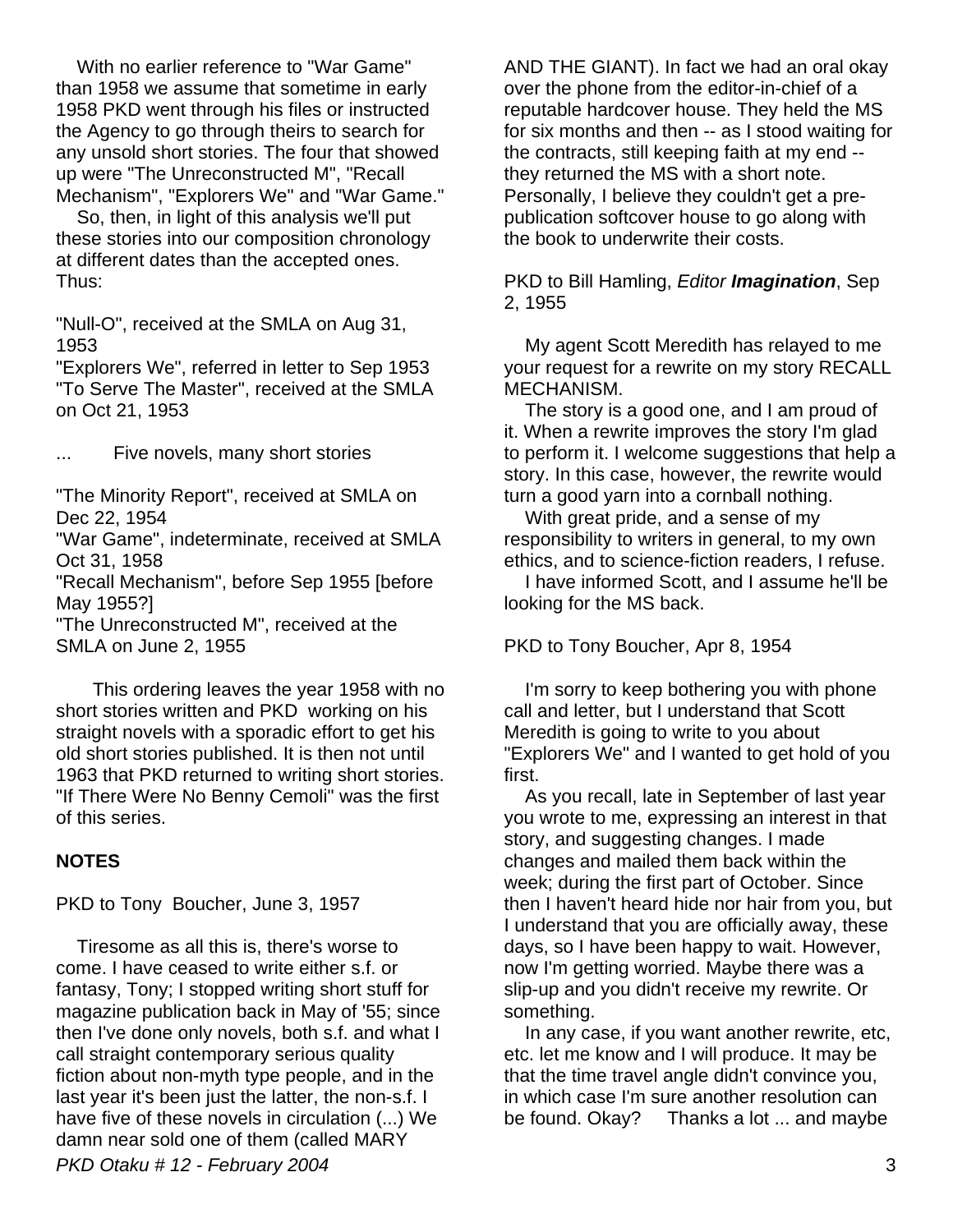we could get together one of these days, as both of us repeatedly suggest.

### **Deckard, please be human! By Marc 'Zito' Oberst**

 In the last issue of PKD Otaku, Patrick asked his readers by posting a mailinglist mail by Dante (26th October 1998), what they think about the technological state of Rick Deckard. So I am here to give a quite personal answer.

 For the adapted movie the answer is clear, I think. There everybody is an android except Bryant (the one who hunts them and hates them most) and J.F.Sebastian (who got killed by them) as you can see in every character's eyes. This question has been answered a thousand times and everybody I talked to agreed that Ridley Scott wanted the audience to recognize it this way, sooner or later. But for the book the question has to be another one in my opinion: "Can even a world of Philip K. Dick be so cruel and make Rick Deckard an android who does not know it?"

 In the book, Deckard is the image of a human being. More than anybody else inside as one must notice in the last chapter when he is climbing the mountains and finding the toad, his toad. So one could think in this case, that he can't be human as he seemed to be human all the time. And than he seemingly reached his goal by getting a real and own pet. And the reader gets disappointed as Deckard himself when Iran noticed that the toad has a switch. So... And in this situation Deckard himself should be no human too? Can't be! Dick's worlds are dark enough, they can't be so dark and Dick can't be so cruel to make Rick Deckard an artificial being too! Phil saw, as far as I experienced his writings, always a chance for his characters. He always believed in hope and that what human is can survive everything. He always gave more than one possibility for rescue to his novels. I would be mistaken in Philip K. Dick if Deckard were an android for real as it only seemed one time in the middle of the novel.

*PKD Otaku # 12 - February 2004* 4 So I do believe that Rick Deckard is a child of mankind as Iran is, even if she fulfilled the typical dickian andylike-wife-type of a character at the beginning. I really, really hope so, even if

"The electric Ant" - the story many people see as the ancestor of "Do Androids Dream Of Electric Sheep?" - indicates that he isn't. He must be human! Please Deckard, be...

(C) 2003-10-07 Marc 'Zito' Oberst

"Mostly rush-writing as a cheap pulp fictioner in the '50s and '60s, Dick became a cult writer of the early '70s in Britain, a well-thumbed copy of such gems as *The Turning Wheel*, *The Man in the High Castle* or *Dr. Futurity* being as essential a fashion accessory to wasted white artschool boys as a copy of Roxy Music's first album."

 - Simon Dwyer, "The Plague Yard." *Rapid Eye* 2 (1995) p. 156.

#### **Commentary By David Aylward**

 I promised Frank Bertrand I'd write a LOC for your fanzine PKD Otaku #1, and at last can get down to it. Rather than run on and on about Dick (don't get me started) I thought I'd address one of the points that he raises in the Metz interview of '77, which you quote. Specifically, he deplores the lack of interest in great literature, not only among SF readers, but the general public.

 In one respect, I think he was mistaken. The SF writers of former days were more conversant with classic literature than he allows. Even back in the bad old days (also known as the Golden Age), people like Fritz Lieber, Isaac Asimov, C. M. Kornbluth, James Blish and Robert Heinlein were quite well read. However the literature that *influenced* them - in their writing, I mean -- was more likely to be the kind that their readers could relate to: Kipling, Dumas, Haggard and Robert Lewis Stevenson, rather than Proust, Joyce, or Virginia Woolf. When all is said and done, science fiction was, and to a large extent still is, an offshoot of adventure fiction.

 Let's not forget that modern SF had its origins in the radio-experimental mags of the 00's and teens of the last century -- mainly, if not exclusively read by bright young adolescent males. The field has come a long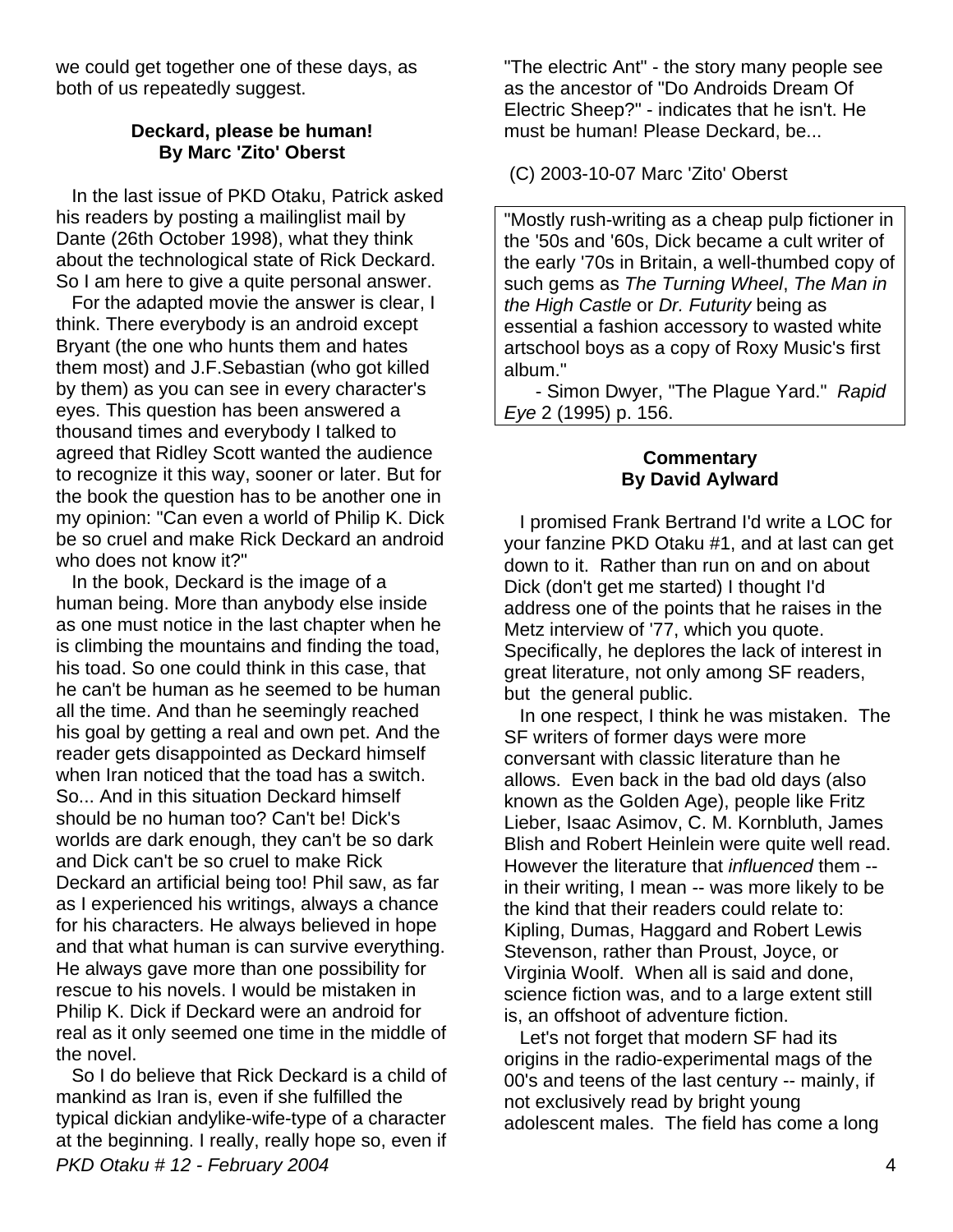way since then, and in some respects it's come too far. Certainly, it's far more sophisticated - but sophistication is based on repetition, not on creativity.

 I'm going to go out on a limb here and state flatly that SF is learning the wrong lessons from current mainstream fiction. It has become diffuse, intolerably wordy and introverted in a very superficial way. Its pages are defaced by acres of empty chit-chat, by outright flattering of the readers' expectations, by completely incomprehensible characters, And by plots that are so convoluted as to be unintelligible.

 And I have to say it: whatever PKD thought he was learning from the French novelists, he didn't always get. It is true that his people are realistically portrayed --to the point of being a bit dull, actually -- but the apparently effortless clarity, conciseness and lack of sentimental illusions that we associate with the best French writing were beyond his reach (and most other writers, French or whatever).

 Could it be that French readers find in Dick a relief from what they have grown too used to? What did Colette say to the young Simeon? -- "Just leave out all that literature!" Flaubert himself -- yea, even he -- longed to escape from the quotidian into a world of colour and violence. Maybe what he needed was science fiction!

 If we're brave, we can admit that much of what we enjoy reading won't last. The trick is to read widely; too much of any one kind of book and you lose perspective. I have a friend who's a film buff; he thinks that evry black and white B movie from the 40's is a masterpiece -because he's watched too many of them.

 To find a mid-point between fan and critic is not easy. I look through the remnants I have saved from my formerly vast SF library. I see that most of it is short stories. Much as I enjoy re-reading them from time to time, who remembers "William Tenn" (Philip Klaus) today, or his tours-de-force like "The Custodian" or "The Servant Problem"? My choice of novels, even of the masters, is often perverse (no, not perverted -- perverse). I still think Asimov's *Caves of Steel* is the only good novel he ever wrote; and that *Gladiator-at-Law* is the best thing either Pohl or Kornbluth ever did.

Similarly, my choice of Clement would be *Cycle of Fire*, over some others.

I could go on...but let me close by deploring the influence of academe. It is the professors' unfortunate habit to take up puzzles --in order that we will need their help to explain them, like Catholic priests explicating the Trinity. A straight-forward space opera, however welldone (and there have been some dillies, by Harness, M. John Harrison, Lafferty, and Niven/Pournelle, to name a few) is not likely to get on their reading lists.

 True, SF is the literature of ideas -- but not necessarily of *issues*, on which one can take "positions" or have "opinions." Literature is an art form before it's anything else, although it certainly doesn't exclude agendas. All we ask is that they be dramatized effectively. One of the reasons I have never been a great fan of Ursula LeGuin is that she's a shade too earnest for my taste. Definitely course-fodder.

 As for PKD, he presents no lack of puzzles, but at least you feel he was on a quest. He does not push you (as for example Heinlein does) but rather *pulls* you into his invented worlds.

### **BOOK REVIEWS**

### *Solar Lottery*

### **Damon Knight:** *Infinity Science Fiction*  **November 1955, pp. 128-130**

 Philip K. Dick is that short-story writer who for the past five years has kept popping up all over -- in one year, 1953, he published 27 stories - with a sort of unobtrusive and chamelonlike competence. Entering and leaving as he does by so many doors at once, he creates a blurred impression of pleasant, small literary gifts.

 The surprise of a book like "Solar Lottery" from such an author is more than considerable. Roughly, it's as if Robert Sheckley should abruptly turn into a combination of Alfred Bester, Henry and Catherine Kuttner, and A. E. van Vogt.

 This book is remarkable, to begin with, in the way its extrapolations have been handled. Dick writes of a future world in which the radioand-tv quiz show has evolved into a system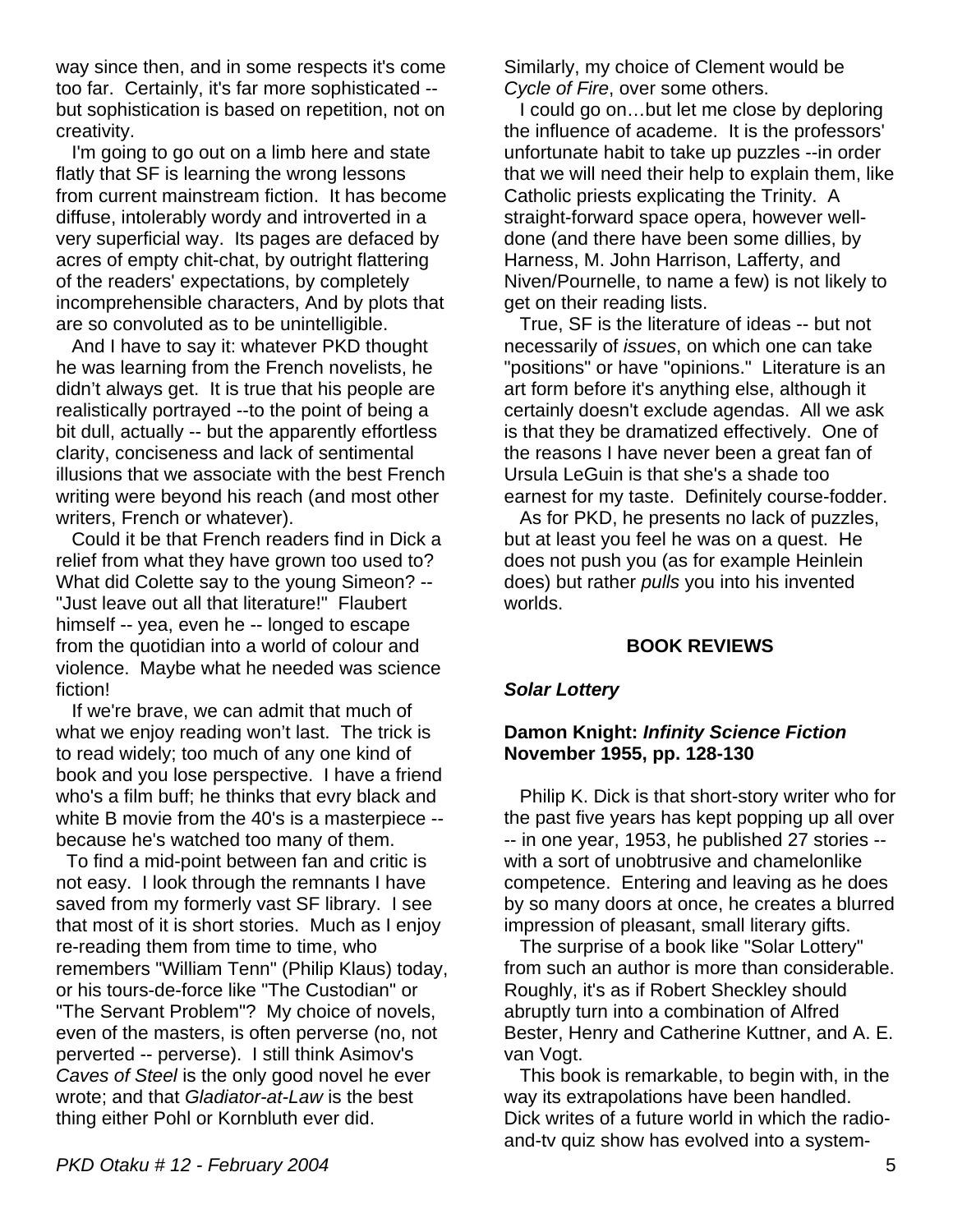wide game with all power as its stake: the tyrant, the Quizmaster, is chosen by a random twitch of the bottle that contains an equivalent of everybody's "power card." In practice, most people are "unks" -- unclassified -- and have no p-cards; of those who have, most surrender them to the bosses of the Hills, the great industrial complexes, under medieval fealty arrangements. The masses of people, without any cause-and-effect principle to sustain them, have fallen back on "Minimax" -- the Theory of Games made into a nihilist philosophy.

 In a science-fiction magazine serial, this framework would be crudely exposed and bunged into the reader's eye at every opportunity: the lead character would have long solemn thoughts about "how wonderful the system is -- or is it?" -- and we would all grow so tired of waiting for the boob to make up his mind that any distraction would be welcome.

 Nothing of the sort happens here; Dick states his premises, gives you enough of a look at his crowed, complex world to let you get your bearings -- and then puts away his maps and charts for good. You are in the world of the bottle and the Quizmaster, the Hill and the legal assassins, and you see the living surface of it, not the bones.

 This is not the end of the wonder. There's the tension: Dick has caught and intensified the bare-nerve tautness of our own society at its worst, and put it on paper here so you can see, hear, feel and smell it.

 There's the plot -- like van Vogt miraculously making sense as it goes along: each new development not merely startling -- anybody can startle -- but startling *and logically necessary*. This is architectural plotting, a rare and inhumanely difficult thing; and who in blazes ever expected Dick to turn up as one of the few masters of it?

*PKD Otaku # 12 - February 2004* 6 And the characters: Verrick, the deposed Quizmaster, whose single-minded aim to assassinate his successor gives this story its tremendous drive; Eleanor Stevens, the telepathic secretary who renounces her gift to stay with Verrick; Pellig, the golem-assassin, and more. These people are real; they carry conviction. Not the least of Dick's virtues is that he shows the shock to the human nervous

system of violent events; he fobs you off with no icy supermen.

 Some of the small excesses and awkwardnesses of this book are perhaps traceable to the same cause. The barebreastedness of all the women in Dick's world is hard to account for on climatic, social, moral, esthetic or other grounds, except as a simple reaction of the author's against magazine prudery. And the burning of surplus goods and the use of medieval charms seem to me errors in dialectics.

 Yet even in the summing up, that place where the author has got to try to say what his novel means and where he thinks it leads, never quite satisfactorily -- because all novels with any life in them end too soon -- Dick acquits himself wonderfully well.

 Cartwright, the new Quizmaster, is explaining how he gimmicked the bottle --making the whole M-Game system meaningless -- in order to get himself elected tyrant:

 "Was that ethical?" Bentley asked. "That kicks over the board, doesn't it?"

 "I played the game for years, " Cartwright said. "Most people go on playing the game all their lives. Then I began to realize the rules were set up so I could not win. Who wants to play that kind of game. We're betting against the house and the house always wins."

 Unanswerable…. And then you realize, while that speech resonates in your mind, that it isn't only the imaginary society of "Solar Lottery" that Cartwright is condemning: it's all societies -- including our own.

# *Philip K. Dick: Electric Shepherd*

### **Angus Taylor:** *Foundation* **no. 10 (June 1976), p. 124-25**

 … For the student of Dick, however, the most valuable pieces in this book are the contributions of Dick himself: two letters and the text of "The Android and the Human" a speech delivered in Vancouver in 1972. In these two short letters Dick shows that he is well aware of the themes underlying his work, and gives us a concise statement of his view of the construction and destruction of reality as a function of social organization in an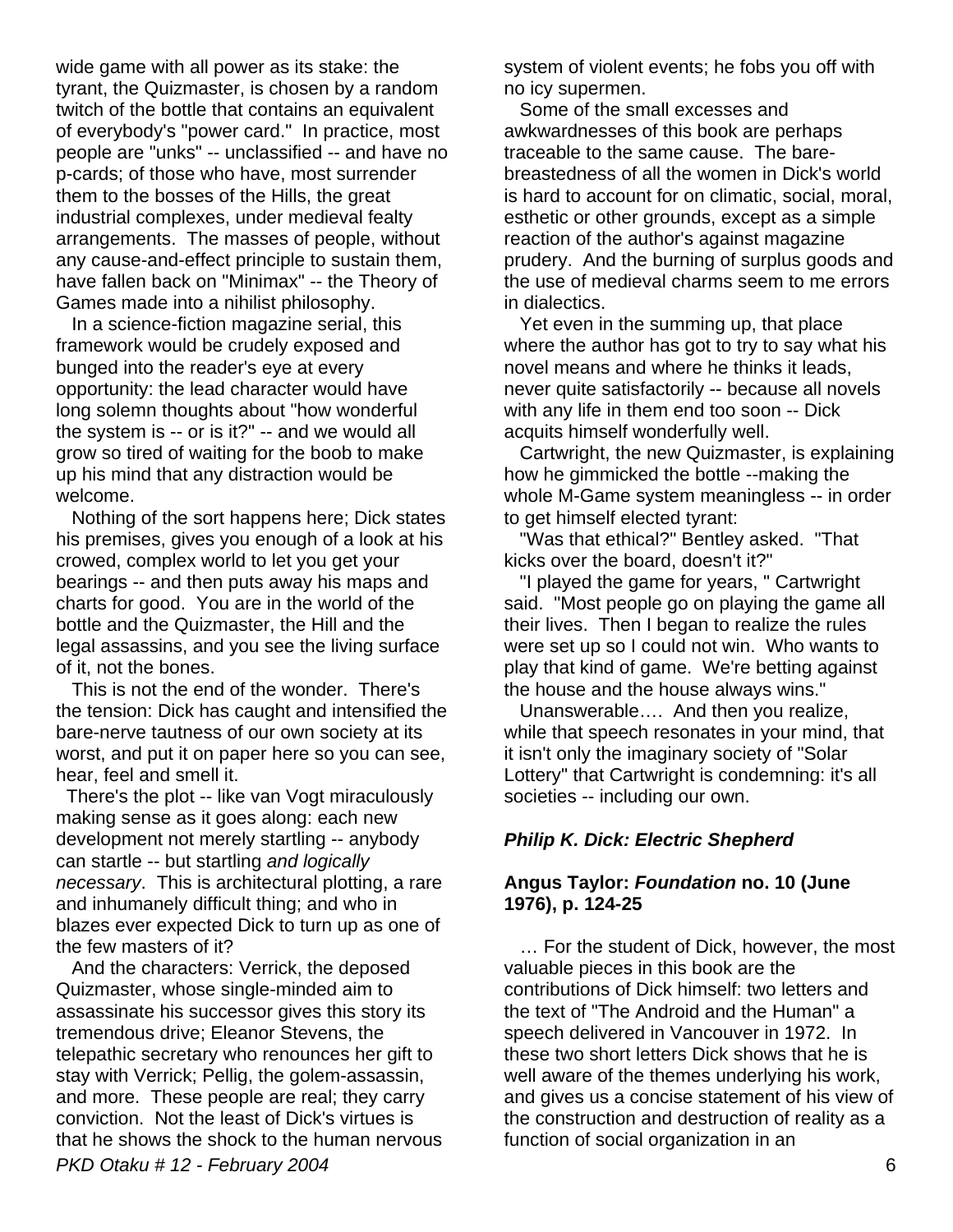unorganized universe. "Reality" here is something quite specific -- susceptible of definition and investigation. There is the entropic reality of the physical universe and there is the negentropic reality of the social universe. But above all it is the ability and responsibility of the individual human being that Dick affirms -- reality as a human creation, as distinct from the common experience of reified reality. As he says in the Vancouver speech:

> I have never had too high a regard for what is generally called "reality". Reality, to me is not so much something that you perceive, but something you make. You create it more rapidly than it creates you. Man is the reality God created out of dust; God is the reality man creates continually out of his compassion, his own determination. "Good", for example --that is not a quality or even a force in the world or above the world, but what you do with bits and pieces of meaningless, puzzling, disappointing and even cruel and crushing fragments all around us that seem to be pieces left over, discarded, from another world entirely that did, maybe, make sense.

 This other world is Dick's ideal, organized, humanely constructed realm of the spirit -- of God, not transcendent, external, or above the world, but immanent, the full expression of the human potential. It is on this level that Dick the political scientist/sociologist merges with Dick the religious prophet, for if we recognize in his work the concept of immanent divinity, then the religious and the political dimensions need not conflict. When humanity is God, then politics is religion. The struggle for ideal social relations is the struggle of mankind toward its Godhood. By penetrating the mystifications of various anti-human political orders, humanity can hope to organize the relations among its parts in an ideal, liberating manner, and thus manifest its divine, truly *human* nature.

"When I first discovered Phil Dick's work, I was really happy. He often has this very relaxed, unstuffy way about him. Just folks. And I like that his 'folks' aren't good patriotic honest workers, no, they're neurotics. On the other hand, if I read too much Dick, I get sick of how desperately unhappy his characters are. He'll set up some interesting world, and then have chapter after chapter of a guy arguing with his wife about nothing. It's realistic, but it's not necessarily what I want from a SF book. I want humor, sense of wonder, eyeball kicks, reality warps, conceptual breaks. Dick can do all of those, but I think sometimes his own demons took over and you're just getting page after page of purging. Dick is esteemed, I think, for his sensibility as much for his particular works, as so few of them are fully successful."

- From an interview with Rudy Rucker for the Polish SF magazine *Ubik*: May23, 2003

### **The Cyborgs Are In Charge By Pat Cadigan** *Infinite Matrix 10.09.03*

[re. The election of Arnold Schwarzenegger as Governor of California]

 To tell you the truth, I'm flabbergasted X 2. I.e., I'm flabbergasted, and I'm flabbergasted that I'm flabbergasted. I mean, Philip K. Dick knew it all along. I've read just about everything PKD ever wrote and I believe every word of it. So why am I surprised?

 It's SFnal, all right, but it's SFnal in a Philip K. Dick kind of SFnal way. And, as you might remember — or totally recall, if you will — Schwarzenegger did star in a movie based on "We Can Remember It For You Wholesale" by none other than our Prophet himself.

 Well-read faithful such as myself will recognize this seeming coincidence for what it really is: a message from God revealing the true nature of the universe.

 Which is, for the benefit of the not-so-wellread and the heathen: the universe is in fact a movie and we are all in it. God is the director. It's a production that has been plagued by problems from the beginning and, in fact, has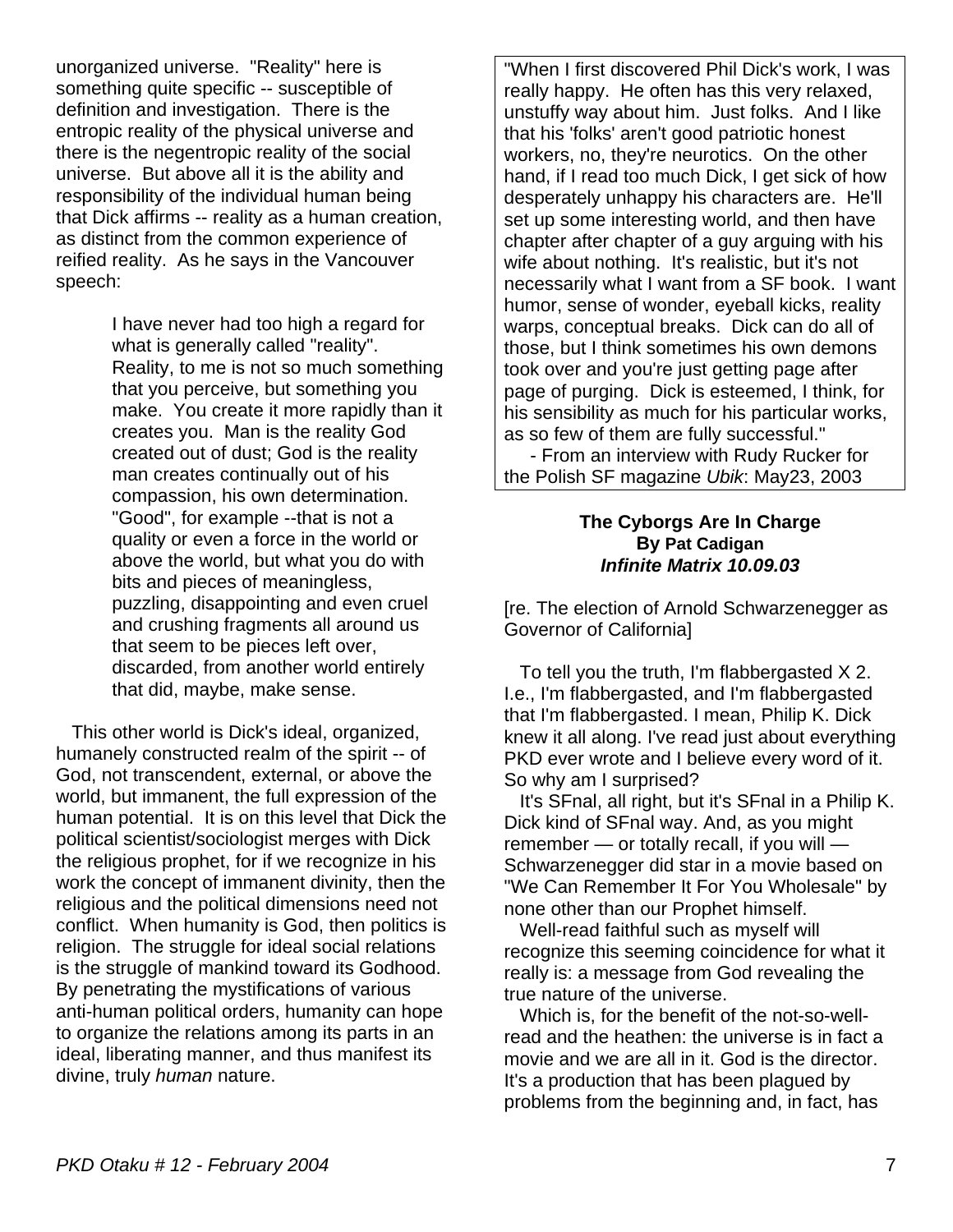already had a number of directors prior to the one now at the helm.

 In an effort to rescue this production from a fate worse than the fiery pit — i.e., becoming the *Heaven's Gate* of its time — the current director, or God, has dispensed with dogma and embraced dogme. It's one of the few techniques nobody's tried yet and in a situation this desperate, there isn't a whole lot to lose.

 Thus, the lousy lighting, muddled sound, all those badly-framed shots with things off-centre (not to mention camera-shake!), and the improvised sequences that go on and on and on and don't end until some of the characters end up painting themselves into a corner with their tongues (so to speak).

 But there is a script. It's based on things taken from many different books and stories, all of them by Philip K. Dick. And as you probably understand by now, Dick is also the director.

Therefore, PKD = GOD. QED.

 I realize the foregoing isn't exactly what anyone would call pithy. But then, scripture never is.

 If you give long and careful consideration to everything I've just told you, you'll see I'm right. That's not all there is to it, of course, but that pretty much covers the most important points. I would tell you more, except Chris says that I have to take my medication now. Actually, he says I should have taken it an hour ago, but I really fail to see what difference 60 minutes one way or another could make.

## **Game in the Maze By Patrick Clark**

*PKD Otaku # 12 - February 2004* 8 I suppose the most natural thing in the world is to hope, against all the evidence, that one's favorite author had actually produced an unpublished novel and it was lying somewhere in manuscript waiting to be discovered. Alas, there is no reason at all to believe that an unknown Philip K. Dick book is still out there waiting for some lucky scholar to trip over it and delight the world. *The Owl In Daylight*, the novel Phil had barely begun to think about just before his death, never got to the first draft stage. There are, alas, no unpublished novels to be found. The second most natural thing in

the world is to wish that that favorite author had written more books when he had the time. For Phil one such period might have been 1966-67.

 Between 1963 and 1966 Philip wrote an incredible thirteen novels beginning with *Dr. Bloodmoney* and ending with *Ubik*. But Phil was running out of steam. He later explained to Gregg Rickman:

> **Ubik** started off conventionally, and then all of a sudden I realized I was writing too conventional a novel, and I panicked and just decided to go for broke on anything I could think of, and lucked out. I lucked out because I'd been reading the Tibetan Book of the Dead and I'd had some interesting theological ideas. So I had the material to put in. But that was a rather desperate attempt to infuse something original into that book, whereas the original concept was not original.

 I was writing for Larry Ashmead (at Doubleday), and he liked **Ubik** a lot. It was his favorite, of all those that I sold him. But I had to pull that out of the fire.

 Now there is an element of desperation that began to show up in the writing, a recognition that I'm beginning to repeat myself and an attempt to do something new when I wrote that one. What we're seeing with that, though, is the beginning of an ossification in my writing where **I am** beginning to repeat myself. There was beginning to be evidence that my whole format had frozen, and I wasn't advancing. **Ubik** was a desperate attempt to advance it. (*Philip K Dick: In His Own Words*: pp 183-84)

 *Ubik* reached Phil's agent, Scott Meredith on 2 July 1966. At this point, Phil's writing grinds nearly to a halt. For the remainder of 1966 and all of 1967 Phil's output is negligible: a script for the television program "The Invaders," a plot idea for "Mission Impossible" and a chapter and some chapter excerpts for what will one day become *The Galactic Pot-Healer* totally thirty pages. (PKD to Cynthia \_\_\_\_: February 27, 1967 and PKD to Scott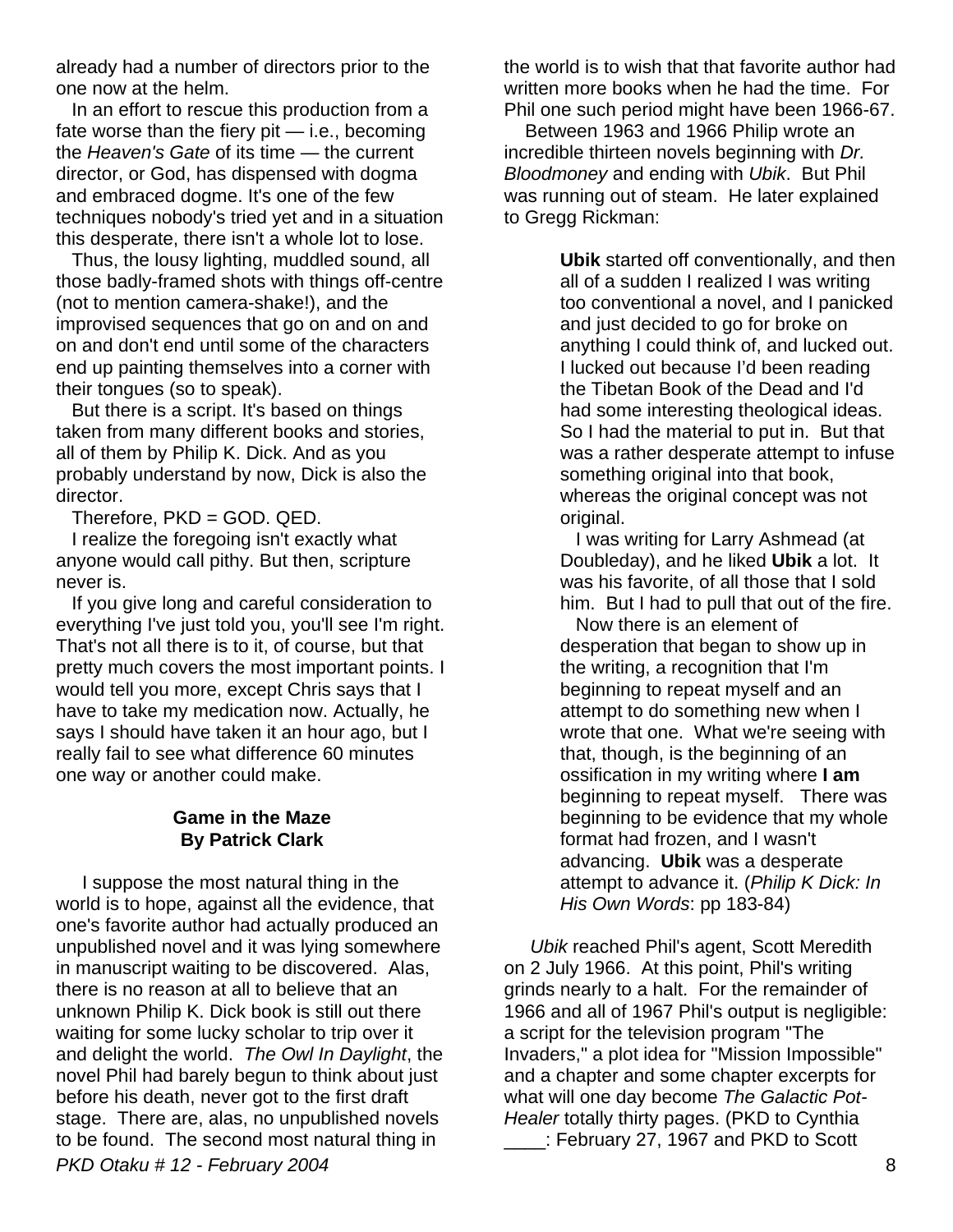Meredith: Nov. 3, 1967) In 1964 Phil had written an outline and an opening chapter for a work he called "The Kneeling Legless Man." Based upon the outline, Doubleday had contracted for the finished novel but Phil couldn't complete it. Failure to deliver the work caused complications with Doubleday.

 Two additional manuscripts were written in 1967. These were outlines for proposed novels composed to catch the attention of some publisher who might be tempted sign a contract and pay an advance. The two outlines were entitled respectively "Joe Protagoras is Alive and Living on Earth" and "The Name of the Game is Death." They were eventually published in 1992. (*New Worlds* #2: pp. 255- 283)

 Joe Protagoras is a typical PKD character living in a dreary, failing socialist future working in a dead-end job and with a pushy girlfriend. Through a series of improbable events he lands a job at the REM Corporation designing rides for an amusement park. In reality REM is constructing a fake utopian world as part of a convoluted political conspiracy to get rid of the current elderly despot and replace him with a younger, though by no means more enlightened, successor. There are the usual wheels-within-wheels plot developments revolving around that familiar PKD device the "fake fakes." But the narrative itself appears fairly straightforward. The plot to "Joe Protagoras " looks like it contains elements first found in "Today the World," an unfinished story thought to date from 1963. (*PKDS Newsletter* #20" pp. 2-3)

 "Name of the Game Is Death" is something else again. It involves two future societies, 2017 and 2118, a complicated board game world reminiscent of *The Game Players of Titan* and *Eye In the Sky* mediated by different mushrooms and murder, a form of communication known as "speedch" and illegal group sex involving electronic amplification. Even as an outline it's a bit of a mess.

 Scott Meredith received "Joe Protagoras" on May 1, 1967 and "Name of the Game" on May 4. In a cover letter Phil wrote:

*PKD Otaku # 12 - February 2004* 9 Here is a new outline for a new s-f novel, which I am in the process of

working on. Terry Carr at Ace wrote me recently and asked if I had anything for them, and I mentioned this particular novel and that I would shortly be preparing an outline. However, I really don't think Ace would be right for this one, in spite of their loud noises of all at once being in the market for "adult" science fiction. If you want, try this on them, but primarily I'd like to see you submit it wherever *you* think best. (PKD to Scott Meredith April 24, 1967)

Two weeks later "additional material for the science fiction outline The Name of the Game is Death" arrived in New York.

 Meredith shopped both outlines around but without much luck. Doubleday and Avon rejected "Joe Protagoras" outright. Berkeley received it next and sat on it for a year and a half before finally accepting it on January 31, 1969. Phil stiffed them and never wrote the novel; Williams says Phil didn't finally fulfill the Berkeley contract until 1978 when he sent them the collection *The Golden Man*. (*New Worlds #2 p. 256)* What this also means is that by 1969 Phil had *two* unfulfilled contracts with two different publishers: *Deus Irae for*  Doubleday and "Joe Protagoras" for Berkeley.

 Despite Phil's misgivings "Name of the Game" went first to Terry Carr at Ace who held it for five months before declining. It then went to Avon and Lancer who both rejected it. At last Meredith submitted it to Doubleday in May 1968 possibly because Doubleday had requested something by Phil:

> "By the way -- I got a letter from Larry Ashmead at Doubleday asking for another novel. This is a good sign, I think." (PKD to Scott Meredith: February 28, 1968).

Considering that Phil had not yet delivered *Deus Irae* this seems like a strange request. It might explain why Meredith originally submitted "Name of the Game" to the paperback houses (Ace, Avon, Lancer) first rather than directly to Doubleday in 1967.

 In the end, neither outline bore fruit. It seems unlikely that Phil would have been able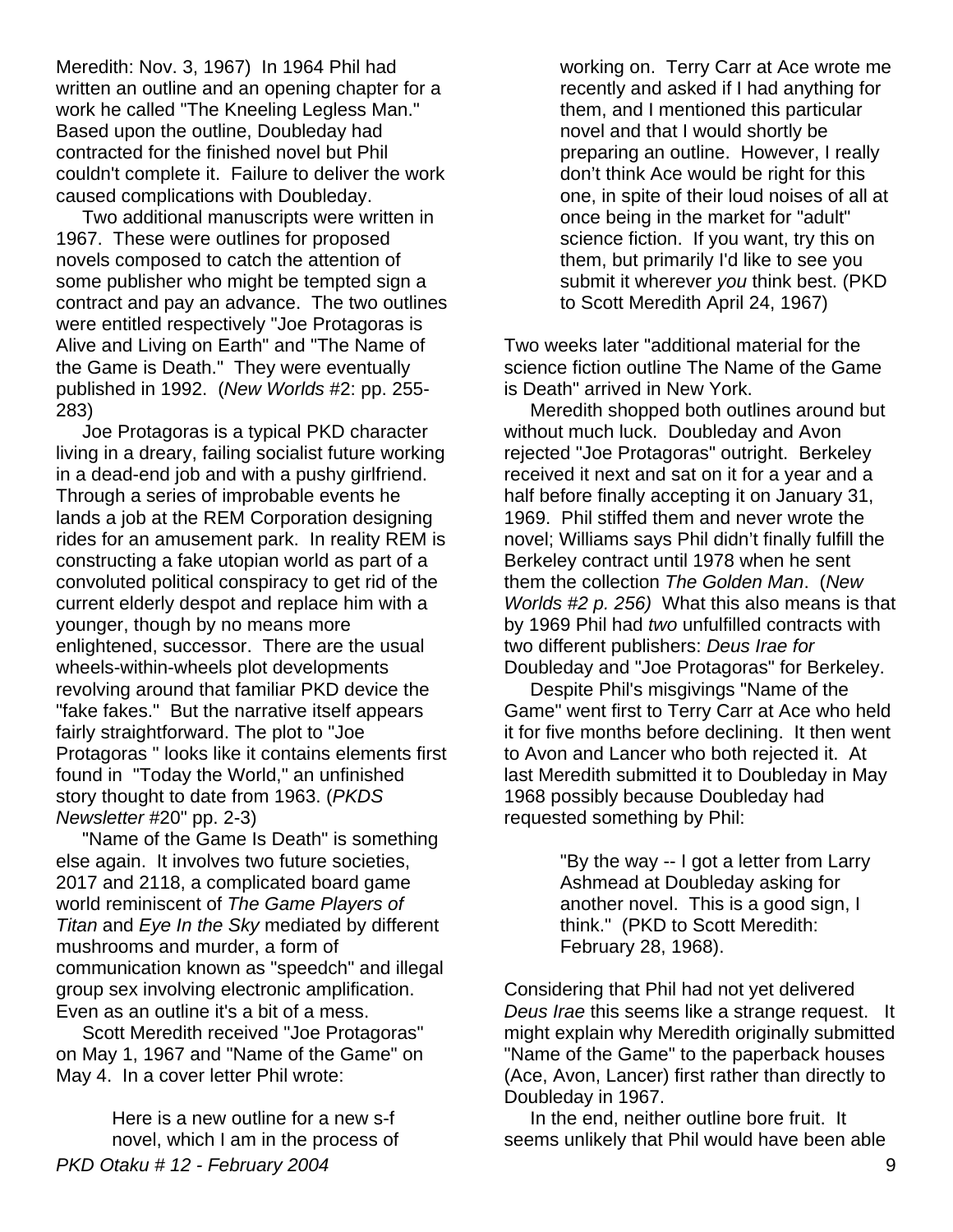to write the novels in any case as throughout the year he was essentially suffering from writer's block. He confessed to his friend Avram Davidson:

> As to my end of things, I've been having a good deal of trouble, too. I started on a new book the other day (for which I have been making notes for four months straight), got 16 good pages done, and then -- bam. Nothing. What followed was just awful. (PKD to Avram Davidson: April 27, 1967)

Phil may be referring here to "Name of the Game" but whatever it was it's clear he was at an artistic impasse. Possibly he was simply burned out from his thirteen novels spree. Certainly he was tired of his "what is reality" plot device as his remarks to Rickman plainly show. In a reply to Donald Wollheim about doing another book for Ace, he asked,'

 "Do you want me to handle any particular theme? Do you want me to avoid any particular theme (such as reality-versusillusion, for example)?" (PKD to Donald A. Wollheim:October 22, 1968)

 Soon after Phil opened a correspondence with fellow SF writer Roger Zelazny and the idea of collaborating on a novel grew up. (This would eventually produce *Deus Irae*, the title by which "The Kneeling Legless Man" finally was completed.) In a letter to Zelazny on October 26, 1967 Phil pitches an idea for collaboration on a new book. This is before the *Deus Irae* collaboration comes up. The plot he sends to Zelazny appears to be a merger of the "Joe Protagoras" and "Name of the Game" outlines. Paul Williams points this out in his *New Worlds* introduction. Here is the interesting part. Phil writes:

> "I have pages and pages of notes on this novel, including a full list of well developed characters. What I do *not*  have is any sort of final part -- i.e. resolution -- of the novel. In other words I have half a novel…."

*PKD Otaku # 12 - February 2004* 10 "Half a novel" *finished* is one possible interpretation though perhaps that reads too

much into it. It does sound like Phil continued to think about his two orphaned outlines even though they were both still circulating separately amongst various publishers. Or he may have spontaneously melded the two together in his excitement at the idea of working with Zelazny, whom he obviously greatly admired. But the plot described in the October 26 letter is sufficiently different so that it seems more likely that Phil had been thinking about the matter at least somewhat before Zelazny came into the picture. What he apparently is *not* thinking about at all is "The Kneeling Legless Man."

 1968 was a busy year for Phil. *Do Androids Dream of Electric Sheep* (written in 1966) was published*.* In March he finished and sent to his agent the manuscript of *Galactic Pot-Healer*. His friend and mentor Anthony Boucher died of cancer on April  $29<sup>th</sup>$ . In June Phil and his wife Nancy purchased a house in San Rafael. He had been collaborating in fits and starts for some time on the novel with Zelazny.Then, in September 1968 Phil attended a science fiction convention in San Francisco nicknamed "Baycon." Shortly after the convention he wrote to Ashmead:

> "Meanwhile, I have started on a novel which I think is a giant step forward for me. I am not going to do an outline on this one. It is, I think a totally new sort of novel for me, one in which the nature of reality is firmly stated; there won't merely be layer after layer of illusion. I had the idea before the Baycon, and when I came away from it I had a totally new piece of material emerging, perhaps because of what I said there and what was said to me. Perhaps I was too timid in the past to dare say what reality was; I only felt competent to say what was illusion. My confidence in myself is much greater at this point than it ever was before in my seventeen years of s-f writing and selling." (PKD to Lawrence Ashmead: September 7, 1968)

This novel would eventually become *A Maze of Death*.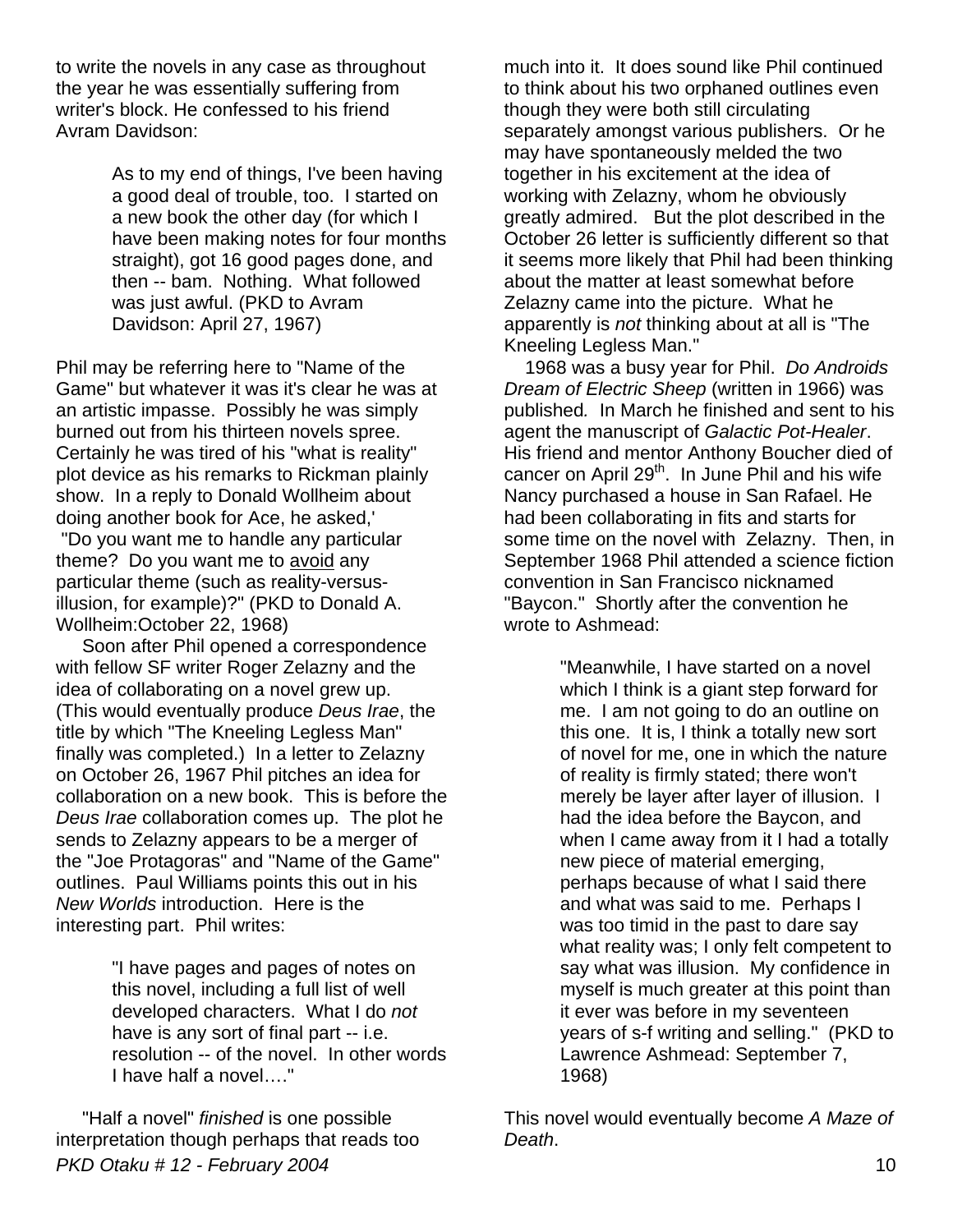There has been some confusion as to origin of this work. Some authorities believe it to have originated as "Name of the Game. But I believe that Phil abandoned his original concepts from 1967 and struck off on a completely new direction as "Joe Protagoras" and "Name of the Game" plots have very little in common with *Maze*. In fact I believe that "The Name of the Game Is Death" was never the new novel's working title, as some have suggested and certainly it was not the source of the ideas found in *Maze*. Properly "Name of the Game" refers only to the 1967 outline.

 Despite what he told Ashmead, Phil did indeed write an outline. It is part of the collection at Bowling Green State University. The 1968 outline has the working title of "The Hour of the T.E.N.C.H." This was the title on the carbon copy of the draft in the Bowling Green collection as well, which, again, casts doubt upon the "Name of the Game" as source material. Phil did draw on other authors for some of his ideas and he conveniently lists them for us:

> "Novel of an Earth colony on a far off planet, and the decline and decay both socially, economically, and psychologically of them all: ala Paul Bowles & "The Beckoning Fair One," & THE CASTLE -- ending ala NICHTS NEUS IN WESTEN: the last death. A study of advancing entropy ala "Silent Snow."

"Each character arrived on his own ship. Prior to start of book they don't know one another. Like AND THEN THERE WERE NONE (do they actually die off, one by one? YES. (Again like NICHTS NEUSE.)"

"As the last one dies he sees a rocket arriving with help. They were not an experiment; it was an accidental SNAFU, without meaning or purpose. (Maybe the rocket has a medical robot, which saves him -- as in end of LORD OF THE FLIES.

 All the elements that went into what finally became *A Maze of Death* are present in the outline, including the ending when the crew is revealed to be in a "polyencephalic drama." (To quote from the outline again: "Or are they one polyencephalic organism ala the Damon Knight story?") A few elements for this new work are lifted from the "Name of the Game" such as the characters all arriving separately and, most significantly, the mysterious murders. There are a number of minor differences between the outline and the finished novel though in the main Phil stayed on course.

 The working title "The Hour of the T.E.N.C.H." is a bit of a mystery. Phil used the *Maze* title -- or a variation of it -- in his letter to Donald Wollheim on October 22, 1968:

> "My situation is this: yesterday I sent off a new novel, A MAZE WITH DEATH, to Scott [Meredith]. It is an s-f mystery, and Larry Ashmead is interested in it for a series of "future mystery novels," as they're called."

"The Hour of the T.E.N.C.H." draft at Bowling Green must then pre-date October 22. Perhaps it is the "rough draft" Meredith speaks of in his September 30 letter. The manuscript has numerous handwritten corrections, all fairly minor in nature, and when Phil typed the final draft for Doubleday perhaps he changed the title to A MAZE WITH DEATH. On November 13 Phil wrote to Roger Zelazny:

> "Speaking of Doubleday -- I got news from my agent today that Doubleday has bought my most recent novel, a sort of "future mystery," as it's going to be called (working title: A MAZE WITH DEATH.)"

 Note again the alternative wording of the title. The actual title was still up in the air in 1970 as the book was nearing publication. Phil kept tinkering with it until the last minute:

> "I, too, prefer MAZE OF DEATH, but I think a THE should start it; i.e., THE MAZE OF DEATH (or possibly A MAZE